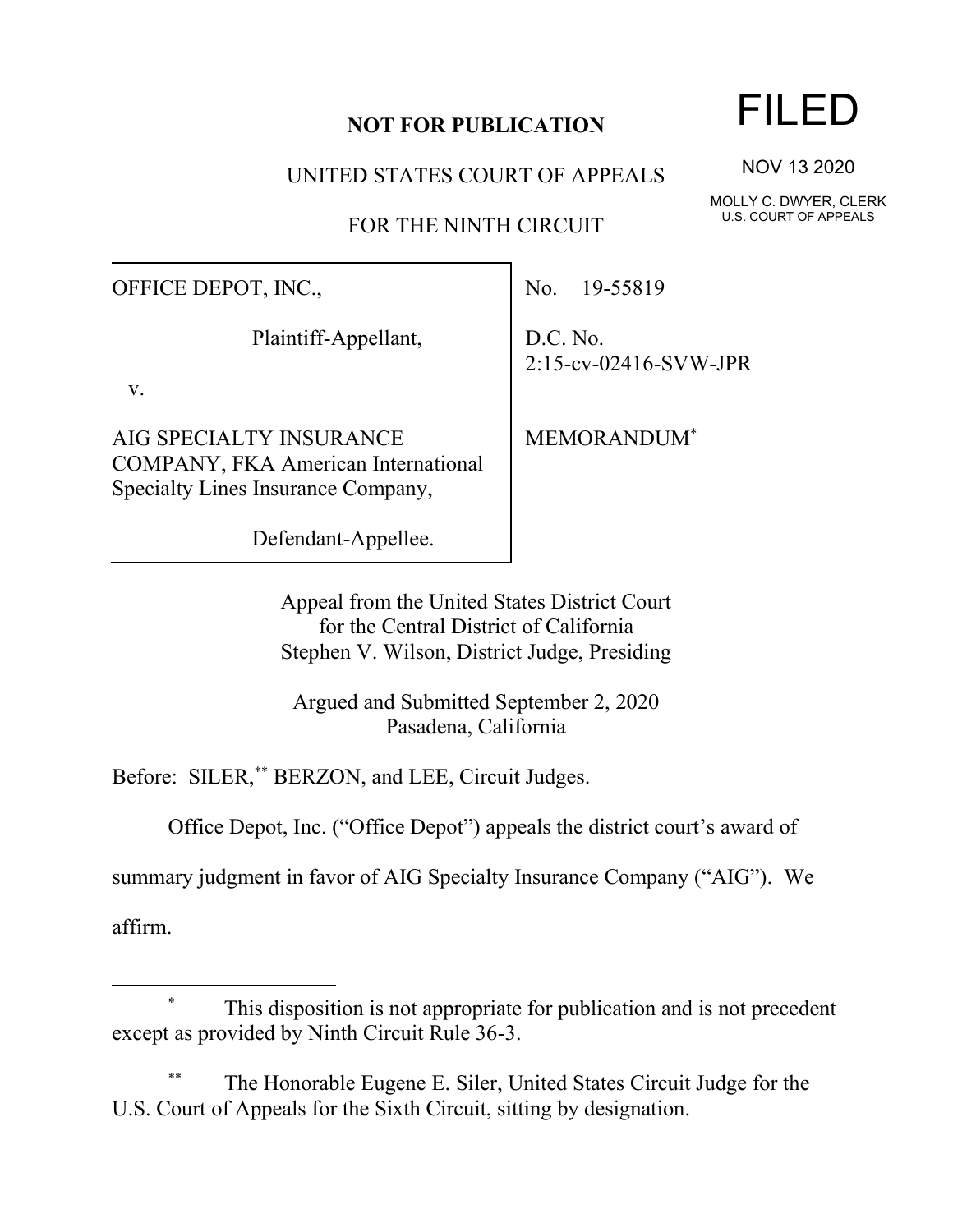The district court held that AIG did not have a duty to defend or indemnify Office Depot in a 2011 California False Claims Act lawsuit. The court reasoned that the claims alleged in the underlying lawsuit (*"Sherwin* lawsuit") do not fall within the scope of the relevant insuring agreement and, even if they did, multiple policy exclusions preclude coverage.

We review de novo the district court's decision on cross-motions for summary judgment. *See St. Surfing, LLC v. Great Am. E & S Ins. Co.*, 776 F.3d 603, 607 (9th Cir. 2014). We affirm the district court's decision on the basis that the *Sherwin* lawsuit falls under the "Contract Exclusion."

**1.** The "Contract Exclusion" of the insurance agreement precludes coverage of any claim "alleging, arising out of or resulting, directly or indirectly, from any liability or obligation under any contract or agreement or out of any breach of contract." This exclusion does not apply to liabilities or obligations "an insured would have in the absence of such contract or agreement." Under California law, the term "arising out of" requires "only a minimal causal connection or incidental relationship." *Travelers Prop. Cas. Co. v. Actavis*, *Inc.*, 225 Cal. Rptr. 3d 5, 21 (Cal. Ct. App. 2017) ("This broad interpretation of 'arising out of' applies to both coverage provisions and exclusions."). These clauses also exclude coverage of tort claims which could not exist without the relevant underlying contracts. *See Medill v. Westport Insurance Co.*, 49 Cal. Rptr. 3d 570, 578–80 (Cal. Ct. App. 2006)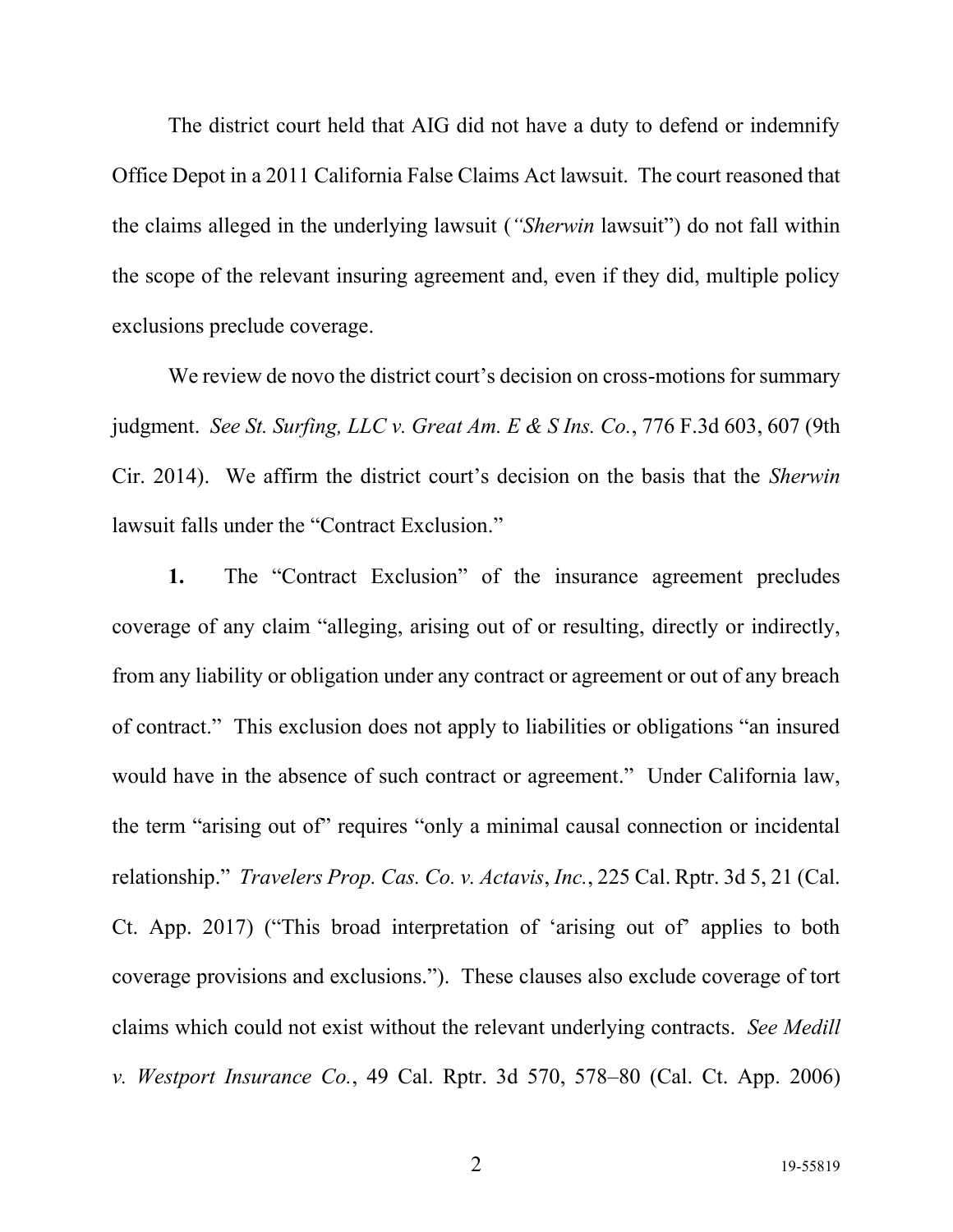(holding negligence and breach of fiduciary duty claims against directors were excluded under the contract). $<sup>1</sup>$ </sup>

Here, the allegations of the *Sherwin* lawsuit, directly, and indirectly, arose out of Office Depot's contractual obligations under the Master Agreements and USC contract. This suit is based primarily on two contracts between Office Depot and Los Angeles County. In Office Depot's own words "[t]he heart of this suit is the contention that Office Depot overcharged California government entities under the terms of particular contracts." Office Depot's in-house counsel testified that "the claims are related to [Office Depot's] performance or nonperformance under [Office Depot's] government contracts . . . this is a complaint for violation of the False Claims Act, but the claims and the allegations that he made were related to our performance or nonperformance of our government contracts." We conclude, noting the uncomfortable breadth of such contract exclusions, that the allegations in the *Sherwin* lawsuit are premised directly or indirectly on Office Depot's contractual

<sup>&</sup>lt;sup>1</sup> The *Medill* court considered the breach of contract language in the context of coverage provisions. Specifically, the court considered whether the claims in the underlying lawsuit were covered because the policy's definition of a covered "loss" was defined in the policy not to include "damages 'arising out of breach of any contract.'" *Medill*, 49 Cal. Rptr. 3d at 578. Although the present case considers the breach of contract language in the context of an exclusion, as opposed to a definition within the scope of coverage, the court's analysis in *Medill* is still instructive.